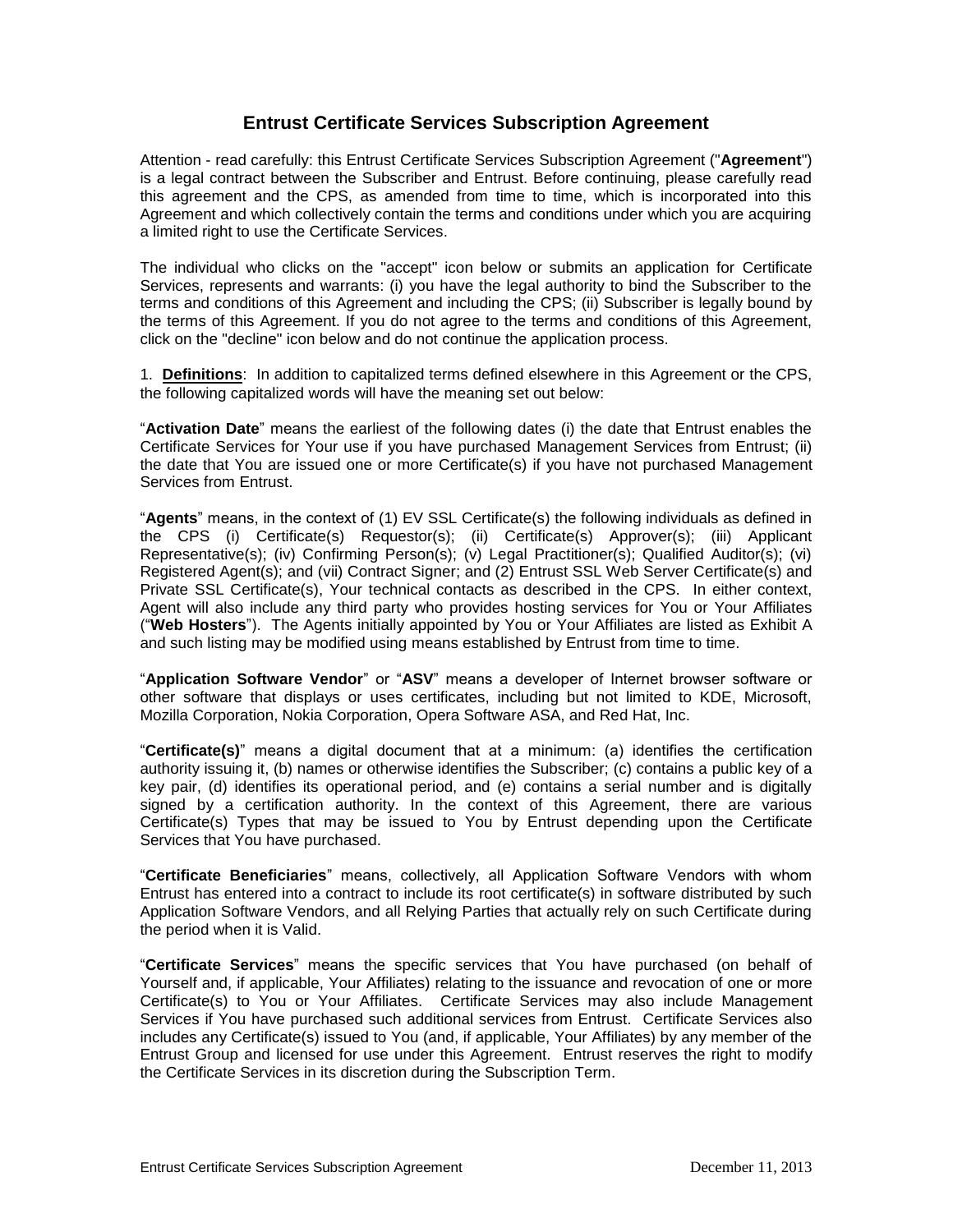"**Certificate(s) Types**" means the type of Certificate(s) that You are issued as part of Certificate Services. These may include extended validation (EV) multi-domain Certificate(s) ("**EV SSL Certificate(s)**"), WAP server Certificate(s) ("**Entrust WAP Server Certificate(s)**"), Entrust SSL web server Certificate(s) ("**Standard Certificate(s)**"), advantage SSL web server Certificate(s) ("**Advantage Certificate(s)**"), unified communication multi-domain Certificate(s) ("**UCC Certificate(s)**"), code signing Certificate(s) ("**Code Signing Certificate(s)**"), secure email personal certificates and secure email enterprise certificates (note that Standard Certificate(s), Advantage Certificate(s), and UCC Certificate(s) are collectively also referred to as "**Entrust SSL Web Server Certificate(s)**", private SSL Certificate(s) ("**Private SSL Certificate(s)**") and secure email personal certificates and secure email enterprise certificates are collectively referred to as "**Client Certificate(s)**"). Any Certificates for Adobe CDS will not be distributed under this Agreement, but rather will be made available under the Subscriber Agreement for Entrust Certificates for Adobe Certified Document Services (CDS), although this Agreement does describe the Management Services that may be made available for such Entrust Certificates for Adobe CDS.

"**Client Certificate Agreement**" means the most recent version of the Client Certificate Agreement that can be found on the Internet at http://www.entrust.net/cps.

"**Contract Signer**" means the individual who agrees to this Agreement on behalf of, and under the authority of, the Subscriber.

"**CPS**" means the most recent version of the certification practice statement that is incorporated by reference into this Agreement and the Certificate(s) that You are issued, as may be amended from time to time in accordance with the terms of the CPS. The CPS applicable to a specific Certificate(s) that You are issued in connection with Certificate Services depends on the Certificate(s) Type(s) and can be found on the Internet at http://www.entrust.net/cps or by contacting Entrust. For example, use of EV SSL Certificate(s) is governed by the most recent version of the document titled "Certification Practice Statements - EV SSL Certificate(s)", use of Entrust WAP Server Certificate(s) is governed by the most recent version of the document titled "Certification Practice Statements - WAP Certificate(s) WAP", and use of Entrust SSL Web Server Certificate(s) is governed by the most recent version of the document titled "Certification Practice Statement".

"**Enterprise**" means You, Your Agents, and Your Affiliates.

"**Entrust**" means Entrust, Inc. if You are a resident of the United States; otherwise, Entrust means Entrust Limited. "Entrust Group" means collectively Entrust, Inc., its subsidiaries, its licensors (including for the avoidance of any doubt Microsoft), its Resellers, its suppliers, and the directors, officers, employees, agents and independent contractors of any of them.

"**EV Guidelines**" means the most recent version of the CA/Browser Forum Guidelines For Extended Validation Certificates posted on the Internet at http://www.cabforum.org/.

"**Governmental Authority**" means any foreign or domestic national, provincial, state, territorial, or local government authority; quasi-governmental authority; court; government organization; government commission; governmental board, bureau or instrumentality; regulatory, administrative or other agency; or any political or other subdivision, department, or branch of any of the foregoing.

"**Management Services**" means a self-service administration tool hosted by Entrust that is designed to help You manage Certificate(s) that may be made available to You by Entrust that enables You to manage the issuance, revocation, and expiry of one or more Certificate(s) issued to You as part of Certificate Services. Management Services are available in two (2) deployment and use models as may be described in the documentation: a certificate pooling model ("Pooling") and a non-pooling model ("Non-Pooling").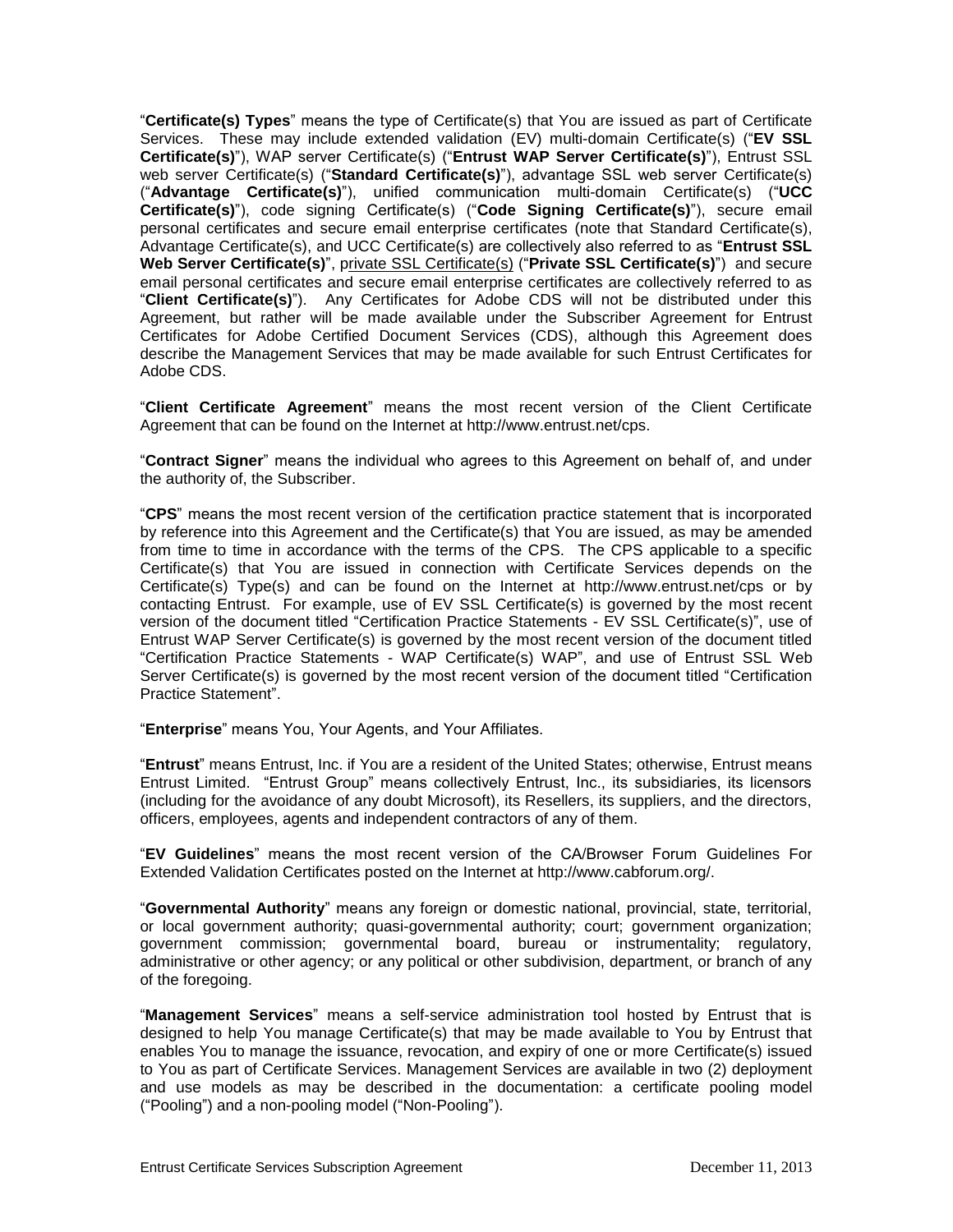"**Permitted Group**" means in the case of (i) Entrust SSL Web Server Certificate(s), Private SSL Certificate(s) and Entrust Code Signing Certificates, You and Your Affiliates; and (ii) in the case of Client Certificates, Your employees or third parties conducting Enterprise related business with to whom You have assigned an email address for such business purposes.

"**Person**" means and includes an individual, corporation, business, trust, partnership, limited liability company, association, joint venture, Governmental Authority, public corporation, or any other legal or commercial entity.

"**Reseller**" means a legal entity authorized by Entrust to resell Certificate Services to You.

"**Microsoft**" means Microsoft Corporation, a Washington corporation, with its principal place of business at One Microsoft Way, Redmond, Washington 98052-6399.

"**Relying Party**" means any individual or entity that relies on a Valid Certificate. For avoidance of doubt, an ASV is not a "Relying Party" when software distributed by such ASV merely displays information regarding a Certificate.

"**Subscriber**" means the Person in the Permitted Group who is issued a Certificate under this Agreement.

"**Subscription Fees**" means the fees established by Entrust that You will pay to use the Certificate Services, Management Services and ECS Support Services, as posted from time to time at Entrust's internet web site and/or in the documentation included with the Management Services, or as set out in a quotation issued to You by Entrust, or as set out in a purchase order issued by You to Entrust (or an authorized reseller of Entrust) that has been accepted by Entrust. In spite of the foregoing, if You have purchased the Certificate Services through a Reseller the Subscription Fees will be the fees agreed to between You and such Reseller provided that such Reseller pays to Entrust such portion of such Subscription Fees as required pursuant to the written agreement between Entrust and such Reseller.

"**Subscription Term**" means the length of time that You have subscribed to purchase Certificate Services commencing on the Activation Date. In the case where You have purchased Certificate Services that: (i) do not include Management Services, the Subscription Term is the validity period of the applicable Certificate(s); (ii) include "Pooling" Management Services, the Subscription Term is the period of time for which You have purchased the right to use such Management Services, irrespective of whether the Certificate(s) that are issued to You as part of Certificate Services have validity periods extending beyond such period of time, or (iii) include "Non-Pooling" Management Services, the Subscription Term is the validity period of the applicable Certificate(s) issued under such Management Services, provided that all such Certificates are issued on or before the one (1) year anniversary of the Activation Date. In any case, the Subscription Term may be shortened pursuant to Section 7 of this Agreement.

"**You**" or "**Your**" means the Person who has entered into this Agreement to receive Certificate **Services** 

"**Your Affiliates**" means Your controlled subsidiaries who You will cause to comply with this Agreement. In this context, a Subscriber controls a subsidiary if it owns fifty percent (50%) or more of the voting rights for the board of directors or other mechanism of control for the corporation or other entity.

"**Valid**" means that a Certificate that has not expired and has not been revoked.

### 2. **Services and License**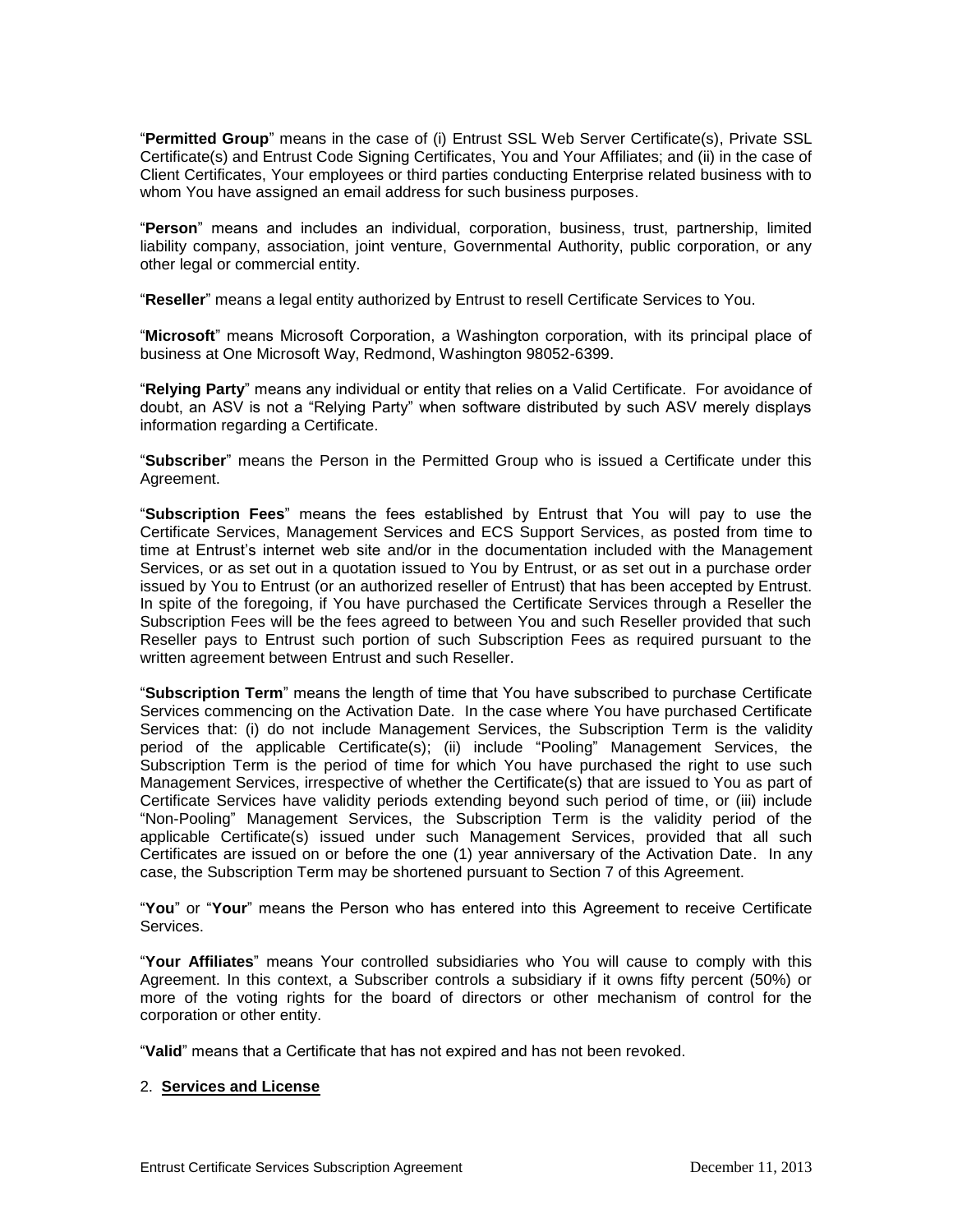- (a) Issuance of Certificate(s): Upon receipt of Your application for Certificate Services, Entrust or a subcontractor acting on behalf of Entrust will perform limited verification (as described in the CPS) of the information submitted by Enterprise. After completing such verification, Entrust may issue You or Your Affiliates (if applicable) one or more Certificate(s) (depending on the amount of Subscription Fees You have paid) as described in the CPS. If Entrust issues Certificate(s) services to You or Your Affiliates (if applicable), Entrust will make such Certificate(s) available for retrieval.
- (b) Grant of License: Subject to the terms and conditions of this Agreement, Entrust hereby grants to Enterprise a non-exclusive, non-transferable license to use the Certificate Services; provided, however, that Enterprise may only use the Certificate Services (including for the avoidance of any doubt, all Certificate(s)) in compliance with this Agreement and the CPS, for the sole purposes of securing communications pertaining to Enterprise related business. If the Certificate Services include Management Services, Enterprise may only use the Management Services in compliance with this Agreement and the CPS for the purpose of managing Certificate(s) issued by Entrust to You or Your Affiliates. All use of the Management Services must be in accordance with the documentation supplied to You as part of the Management Services. If Entrust makes computer software available to Enterprise for download as part of the Certificate Services, such software will be licensed to Enterprise under the terms of the license agreement embedded in or associated with such software. Enterprise does not acquire any rights, express or implied, in the Certificate Services, other than those rights specified in this Agreement and the CPS. Enterprise will not host, time-share, rent, lease, sell, license, sublicense, assign, distribute or otherwise transfer any component of Certificate Services, except as provided in this Agreement and the CPS. If one or more enabling mechanisms ("**License String**") that provides Enterprise with access to the Certificate Services is supplied to Enterprise, Enterprise may only use such Licensing String for the purpose of using the Certificate Services and Enterprise may not copy or alter a Licensing String. Each permitted copy of all or part of any item of Certificate Services must include all copyright notices, restricted rights legends, proprietary markings and the like exactly as they appear on the copy delivered by Entrust to Enterprise. You may only deploy the number of Certificates that You have purchased from Entrust or its Reseller. The Certificate Services and all modifications, enhancements and derivative works thereof, including all right, title and interest (and all intellectual proprietary rights therein) remain the sole and exclusive property of Entrust and/or its third-party licensors. Enterprise will not copy, modify, adapt or merge copies of the Certificate Services except as provided in this Agreement and the CPS. Enterprise will not translate, reverse engineer, decompile or disassemble the Certificate Services except to the extent that law explicitly prohibits this restriction notwithstanding a contractual restriction to the contrary. Enterprise will comply with all applicable laws including, without limitation, laws relating to import, export, licensing, and data protection, as they apply to the activities contemplated under this Agreement including without limitation Enterprise's right to export, import or use the Certificate Services or the right to include personal information in Certificates. Enterprise will immediately cease to use the Certificate Services upon (a) expiration of the Subscription Term; (b) upon Enterprise's breach of this Agreement including the CPS.
- (c) Lifecycle Monitoring Service: Entrust will provide You with a lifecycle monitoring service ("**LMS**"). The LMS is designed to reduce the chance of disruption of Your service which may be caused by the expiration of the Your Certificate(s). Entrust will use commercially reasonable efforts to send an email to the technical contact listed in the information provided to Entrust with Your Certificate Services Application (such person referred to as "**Notice Recipient**"). Such email will inform the Notice Recipient that Your Certificate(s) is due to expire shortly. Usually, the email notification will be sent approximately thirty (30) and fifteen (15) days prior to the date on which Your Certificate(s) is due to expire. In the event that the Notice Recipient changes, You can still receive a LMS email notice if You provide Entrust with updated contact information for the Notice Recipient at least sixty (60) days prior to the date that Your Certificate(s) is due to expire. You will not be eligible for the LMS if Your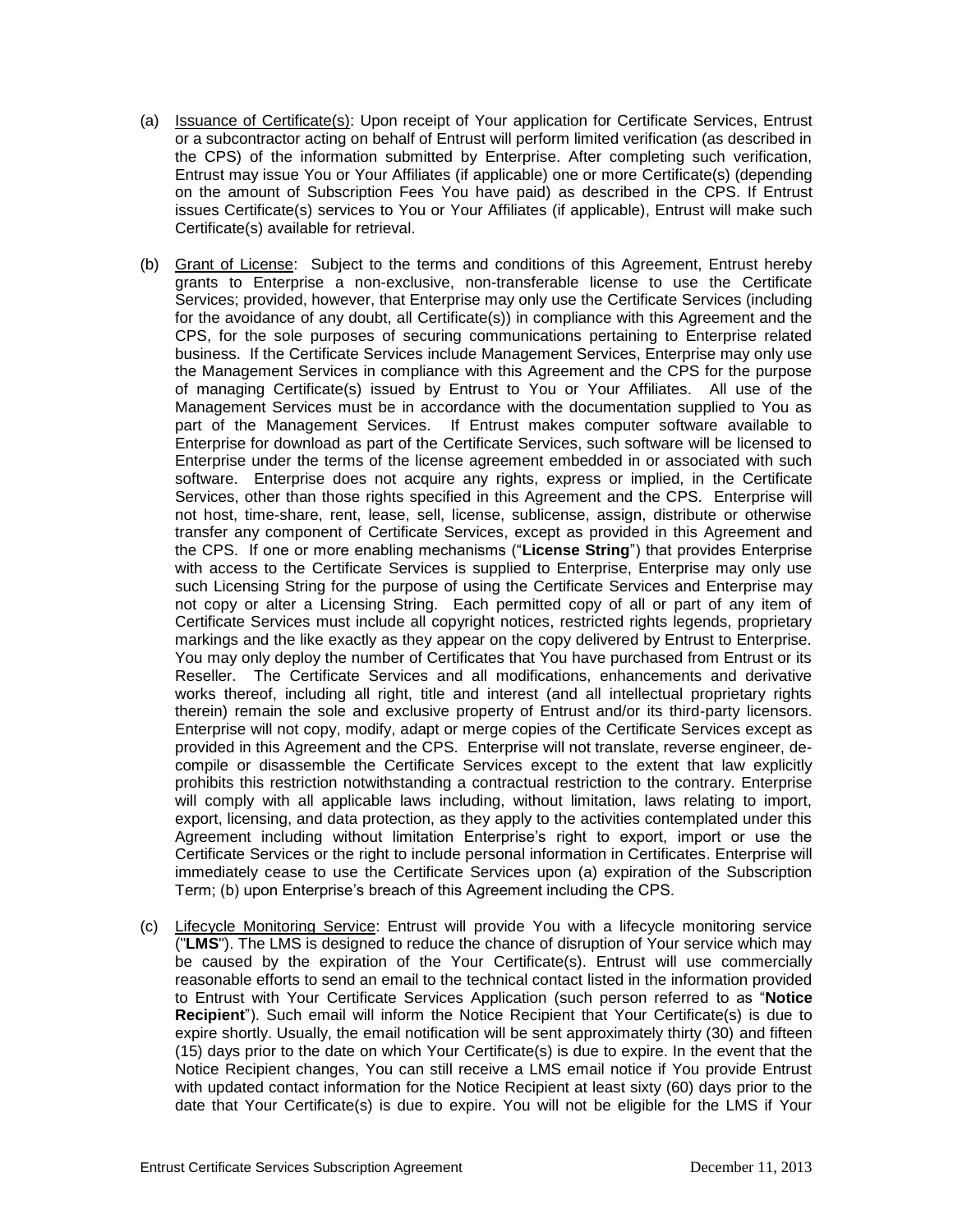Notice Recipient changes and Entrust is not informed of such change within the time period set forth above.

(d) ECS Support Services: If You have purchased Management Services You are entitled to receive the ECS Support Services set below. "**ECS Support Services**" means the maintenance, support and verification services relating to the: (i) issuance and revocation of one or more Certificate(s) to You or Your Affiliates, (ii) Certificate Services, and (iii) Management Services, that are provided by Entrust according to the service plan selected and paid (if applicable) for by You. ECS Support Services are available in the following service plans: (i) the Silver Support Plan ("**Silver Support**"), and (ii) the Platinum Support Plan ("**Platinum Support**"). ECS Support Services are provided by Entrust for the duration of the Subscription Term pursuant to the terms and conditions of the ECS Support Services Agreement available on the Internet at www.entrust.net/cps. Entrust reserves the right to modify the ECS Support Services in its discretion during the Subscription Term.

If You have subscribed to Management Services, Silver Support services will be provided to You at no additional charge as part of the Management Services that You have subscribed to.

If You have subscribed to Management Services, You may elect to upgrade the ECS Support Services to the Platinum Support Plan, subject to Your payment of the applicable Subscription Fee. The Subscription Fee for the Platinum Support Plan must be paid for all Certificates in the Management Services account, or added thereafter during the Subscription Term.

## 3. **Fees**

You will pay all applicable Subscription Fees for any Certificate Services issued to You, plus any additional taxes. Such payment will be made within thirty (30) days of the receipt of an invoice from Entrust for any such Certificate Services; provided, however that if You have purchased the Certificate Services through a Reseller then the payment terms will be those terms established between You and such Reseller. In the event that You do not pay the applicable fees for any Certificate Services extended to You (or where You have purchased the Certificate Services through a Reseller and such Reseller does not pay Entrust the applicable fees for any Certificate Services in accordance with Entrust's agreement with such Reseller), Enterprise will not be entitled to use such Certificate Services (including for the avoidance of any doubt, any Certificate(s)) and Entrust may refused to process any subsequent applications submitted by You for additional Certificate Services and revoke all Certificate(s). All amounts due under this Agreement to Entrust must be paid to the invoicing member of the Entrust Group.

## 4. **Representations, Warranties And Additional Obligations**

You represent and warrant to Entrust and all Certificate Beneficiaries that You have the authority to bind Your Affiliates to this Agreement and the CPS as a Subscriber (if Your Affiliates are issued any Certificate(s) or otherwise receive any Certificate Services in connection with the Management Services purchased hereunder, if applicable). You further represent and warrant to Entrust and all Certificate Beneficiaries that:

- (i) In the case of Code Signing Certificates, You will not use the Certificate to digitally sign hostile code, including spyware or other malicious software (malware) downloaded without user consent;
- (ii) all information provided, and all representations made, by Subscriber in relation to any Certificate Services are and will be complete and accurate (and Subscriber will promptly update such information and representations from time to time as necessary to maintain such completeness and accuracy);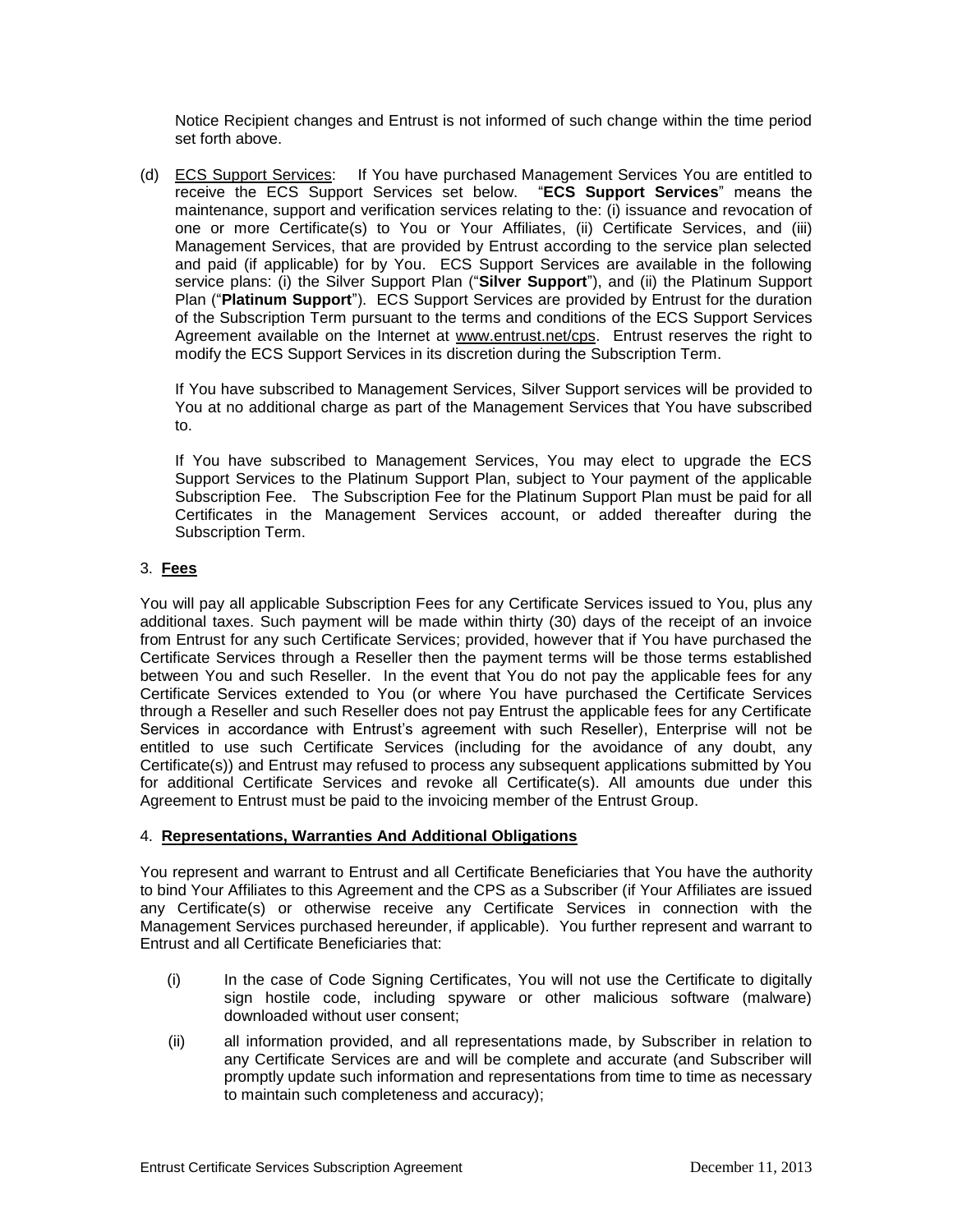- (iii) the Private Key corresponding to the Public Key submitted to Entrust in connection with Certificate Services Application was created using sound cryptographic techniques and all measures necessary have been taken to maintain sole control of, keep confidential, and properly protect the Private Key (and any associated access information or device – e.g., password or token) at all times;
- (iv) any information provided to Entrust or to any independent third-party Registration Authorities in connection with Certificate Services Application does not infringe, misappropriate, dilute, unfairly compete with, or otherwise violate the intellectual property, or other rights of any person, entity, or organization in any jurisdiction;
- (v) the Certificate(s) will not be installed or used until it has reviewed and verified the accuracy of the data in each Certificate(s);
- (vi) in the case of Entrust SSL Certificates and Private SSL Certificates, the Certificate(s) will be installed only on the server accessible at the domain name listed on the Certificate(s);
- (vii) Certificates will only be used in compliance with all applicable laws, solely for authorized company business, and solely in accordance with the Agreement and the CPS;
- (viii) Entrust will be immediately notified if any information included in the Certificate Services Application changes or if any change in any circumstances would make the information in the Certificate misleading or inaccurate;
- (ix) all use of the Certificate and its associated private key will cease immediately, and the Subscriber will promptly notify Entrust and request the revocation of the Certificate Services, if (1) any information included in the Subscriber's Certificate changes, is or becomes incorrect or inaccurate, or if any change in any circumstances would make the information in the Certificate incorrect, misleading or inaccurate; or (2) there is any actual or suspected misuse or compromise of the Private Key associated with the Public Key in the Certificate;
- (x) all use of the (1) Certificate and (2) Private Key associated with the Public Key in such Certificate Services will cease upon expiration or revocation of such Certificate, and such Certificate will be removed from the devices and/or software in which it has been installed;
- (xi) the Certificate Services will not be used for any hazardous or unlawful (including tortious) activities;
- (xii) Your Agents are duly authorized and qualified to perform this Agreement on Your behalf, and such Agents will meet the requirements of this Agreement, the applicable CPS and, in the case of EV SSL Certificate(s), the EV Guidelines;
- (xiii) the subject named in the Certificate(s) corresponds to the Subscriber, and that the Subscriber has authorized the inclusion of such information in the Certificate; and
- (xiv) You have the exclusive right to use the domain name or email address listed in **Certificate**

You expressly agree that You will:

- a) cause Your Affiliates who receive any Certificate Services hereunder, and Your Agents, to comply with the requirements of this Agreement, the applicable CPS and, in the case of EV SSL Certificate(s), the EV Guidelines;
- b) understand and, if necessary, receive proper education in the use of Public-Key cryptography and Certificate(s) including Certificate Services;
- c) provide, in any communications with Entrust or an independent third-party Registration Authority, correct information with no errors, misrepresentations, or omissions;
- d) generate a new, secure, and cryptographically sound Key Pair to be used in association with the Certificate or Subscriber's Certificate Services Application;
- e) read and agree to all terms and conditions of the CPS;
- f) refrain from modifying the contents of Certificates;
- g) use Certificates exclusively for legal and authorized purposes in accordance with the terms and conditions of the CPS and applicable laws;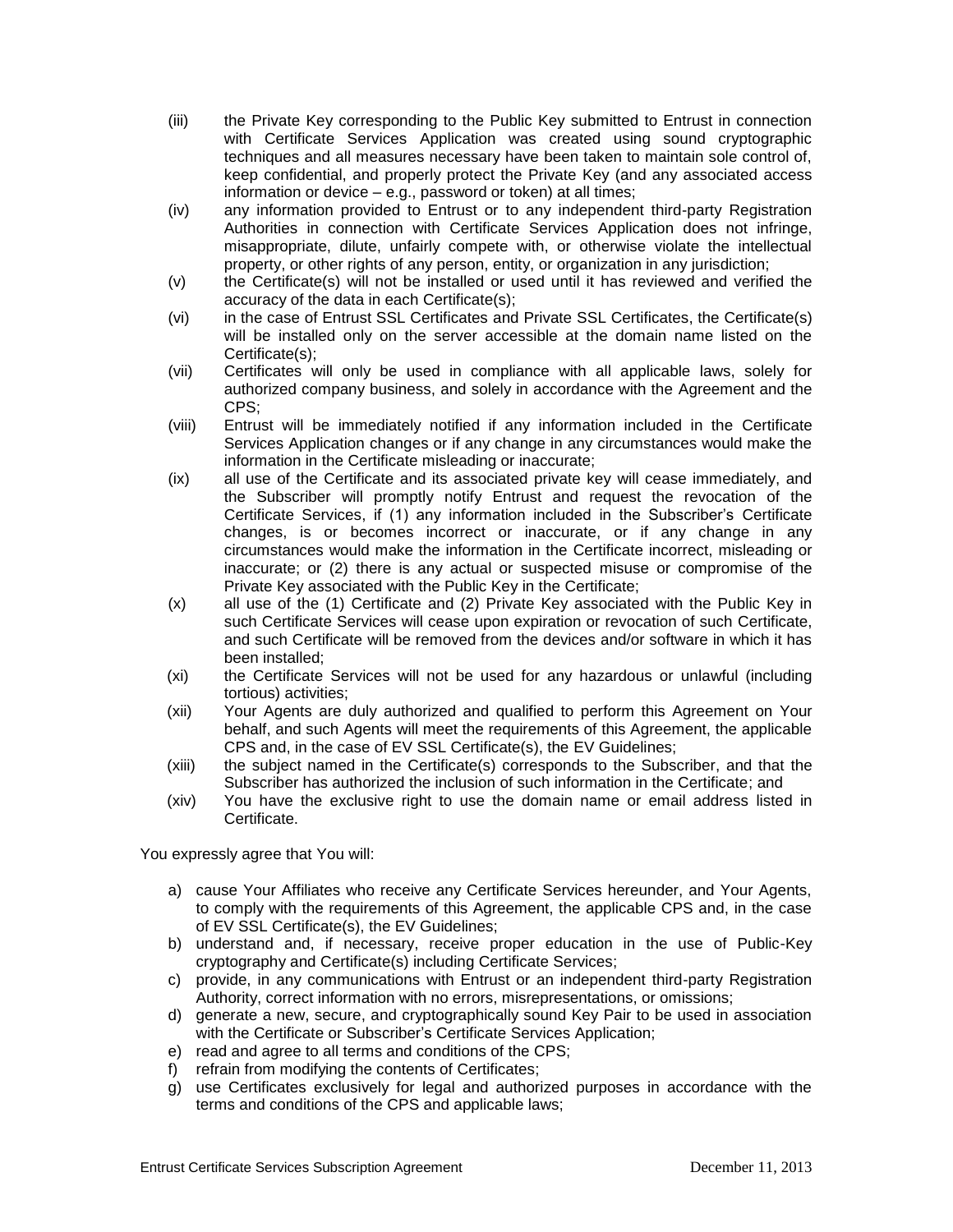- h) only use Certificates on behalf of the organization listed as the Subject in such Certificates;
- i) keep confidential and properly protect the Private Keys;
- j) notify Entrust as soon as reasonably practicable of any change to any information included in the Subscriber's Certificate Services Application or any change in any circumstances that would make the information in the Subscriber's Certificate Services Application misleading or inaccurate;
- k) notify Entrust as soon as reasonably practicable of any change to any information included in the Certificate or any change in any circumstances that would make the information in the Certificate misleading or inaccurate;
- l) immediately cease to use Certificates if any information included in the Certificate or if any change in any circumstances would make the information in the Certificate misleading or inaccurate;
- m) notify Entrust immediately of any suspected or actual Compromise of the Private Keys and request the revocation of such Certificate;
- n) immediately cease to use the Certificate upon (a) expiration or revocation of such Certificate, or (b) any suspected or actual Compromise of the Private Key corresponding to the Public Key in such Certificate, and remove such Certificate from the devices and/or software in which it has been installed;
- o) only install the Certificate on one (1) World Wide Web server and only use such Certificate in connection with such server unless, otherwise expressly permitted by Entrust in writing;
- p) refrain from using the Private Key corresponding to the Public Key in the Certificate to sign other Certificate(s); and
- q) use appropriate judgment about whether it is appropriate, given the level of security and trust provided by Certificate, to use Certificate in any given circumstance.

Certificate Services and related information may be subject to export, import, and/or use restrictions. You will comply with all laws and regulations applicable to Your right to export, import, and/or use Certificate Services or related information, including, without limitation, all laws and regulations in respect to nuclear, chemical or biological weapons proliferation. You will be responsible for procuring all required licenses and permissions for any export, import, and/or use of Certificate Services or related information. Certain cryptographic techniques, software, hardware, and firmware ("Technology") that may be used in processing or in conjunction with Certificate Services may be subject to export, import, and/or use restrictions. You will comply with all laws and regulations applicable to a Subscriber's right to export, import, and/or use such Technology or related information. You will be responsible for procuring all required licenses and permissions for any export, import, and/or use of such Technology or related information. For the avoidance of any doubt, (1) Entrust will not be under any obligation to issue any Certificate containing pre-qualified information if such pre-qualified information is subsequently found to have changed or to be in any way inaccurate, incorrect, or misleading; (2) by submitting a request for Certificate, You are representing and warranting that the pre-qualified information has not changed and is in no way inaccurate, incorrect, or misleading; (3) Entrust shall be entitled to revoke a Certificate issued to You if (i) the pre-qualified information submitted by You is subsequently found to have changed or to be inaccurate, incorrect, or misleading, (ii) if revocation is requested by You, (iii) upon expiry or termination of this Agreement, or (iv) for any other reason identified for revocation in the CPS; (5) You must notify Entrust immediately of any change to any information included in any Certificate issued to You or any Certificate management service application submitted by You or any change circumstances that would make the information in any such Certificate or Certificate Management Service application inaccurate, incorrect, or misleading, and (6) You must notify Entrust immediately of any changes to pre-qualified information, or any changes in any circumstances that would make any pre-qualified information inaccurate, incorrect, or misleading.

You acknowledge that the Certificate Services (and any information incorporated therein or provided thereto) contain the confidential information of Entrust. You will not translate, reverse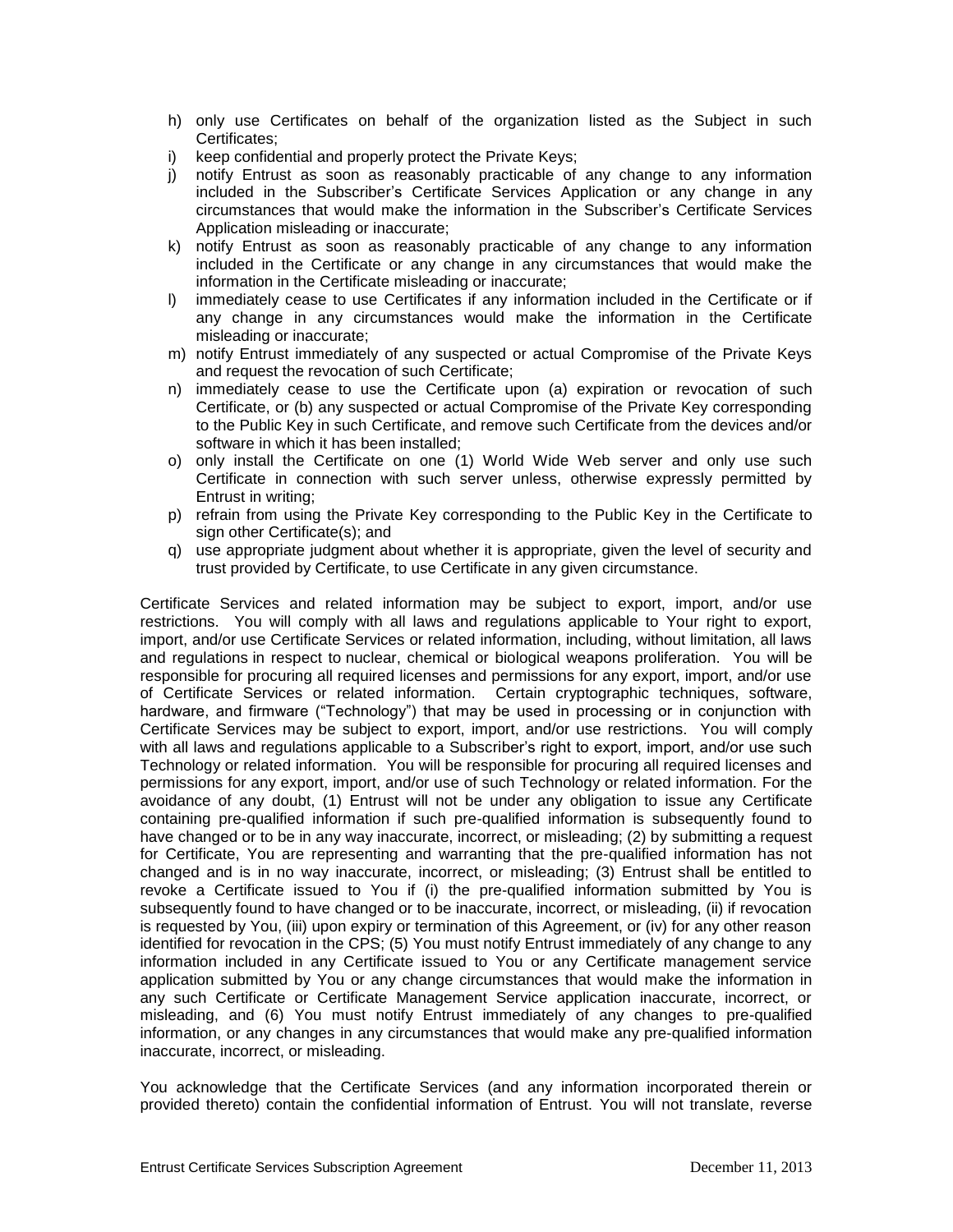engineer, de-compile, disassemble, or develop competitive Certificate Services using any such information derived from Entrust's confidential information. You will retain Entrust's confidential information in confidence and will use, disclose, and copy it solely for the purpose of, and in accordance with the Agreement. You will only disclose Entrust's confidential information to Your employees and Enterprise employees with a need to know. You will use the same degree of care as You use to protect Your own confidential information of a similar nature, but no less than reasonable care, to prevent the unauthorized use or disclosure of Entrust's confidential information.

You will not be bound by any obligations restricting disclosure and use set forth in this Agreement with respect to Entrust's confidential information, or any part thereof, which: (i) was known to You prior to disclosure, without any obligation of confidentiality; (ii) was lawfully in the public domain prior to its disclosure, or becomes publicly available other than through a breach of this Agreement; (iii) was disclosed to You by a third party, provided that such third party is not in breach of any confidentiality obligation in respect of such information; or (iv) is independently developed by You.

If You are compelled pursuant to legal, judicial, or administrative proceedings, or otherwise required by law, to disclose the confidential information of Entrust, You will use reasonable efforts to seek confidential treatment for such confidential information, and provide prior notice to Entrust to allow Entrust to seek protective or other court orders.

Client Certificates may be issued and distributed to third parties within the Permitted Group, provided that such issuance and distribution is done pursuant to the Client Certificate Agreement and provided that (i) You have independently verified the information included in each Client Certificate as being accurate; (ii) the individual to whom such Client Certificate is issued has consented to the inclusion of all data that is incorporated into such Client Certificates; (iii) You have paid the applicable license fee for the Client Certificate; and (iv) such Client Certificate is used for Enterprise related business only.

#### 5. **DISCLAIMER OF WARRANTY**

**EXCEPT FOR THE EXPLICIT REPRESENTATIONS, WARRANTIES, AND CONDITIONS PROVIDED IN THIS AGREEMENT AND THE CPS, CERTIFICATE SERVICES AND ANY SERVICES PROVIDED IN RESPECT TO CERTIFICATE(s) ARE PROVIDED "AS IS", AND NEITHER ENTRUST GROUP NOR ANY INDEPENDENT THIRD-PARTY REGISTRATION AUTHORITIES OPERATING UNDER THE ENTRUST CERTIFICATION AUTHORITIES, NOR ANY RESELLERS, CO-MARKETERS, OR ANY SUBCONTRACTORS, DISTRIBUTORS, AGENTS, SUPPLIERS, EMPLOYEES, OR DIRECTORS OF ANY OF THE FOREGOING MAKE ANY REPRESENTATIONS OR GIVE ANY WARRANTIES, OR CONDITIONS, WHETHER EXPRESS, IMPLIED, STATUTORY, BY USAGE OF TRADE, OR OTHERWISE, AND ENTRUST GROUP, ALL INDEPENDENT THIRD-PARTY REGISTRATION AUTHORITIES OPERATING UNDER THE ENTRUST CERTIFICATION AUTHORITIES, ALL RESELLERS OR CO-MARKETERS, AND ANY SUBCONTRACTORS, DISTRIBUTORS, AGENTS, SUPPLIERS, EMPLOYEES, OR DIRECTORS OF ANY OF THE FOREGOING SPECIFICALLY DISCLAIM ANY AND ALL REPRESENTATIONS, WARRANTIES, AND CONDITIONS OF MERCHANTABILITY, NON-INFRINGEMENT, TITLE, SATISFACTORY QUALITY, OR FITNESS FOR A PARTICULAR PURPOSE. EXCEPT FOR THE EXPLICIT REPRESENTATIONS, WARRANTIES AND CONDITIONS CONTAINED IN THIS AGREEMENT AND IN THE CPS, THE ENTIRE RISK OF THE USE OF ANY CERTIFICATE SERVICES OR ANY SERVICES PROVIDED IN RESPECT CERTIFICATE SERVICES OR THE VALIDATION OF DIGITAL SIGNATURES WILL BE BORNE SOLELY BY YOU.**

#### 6. **LIMITATION OF LIABILITY**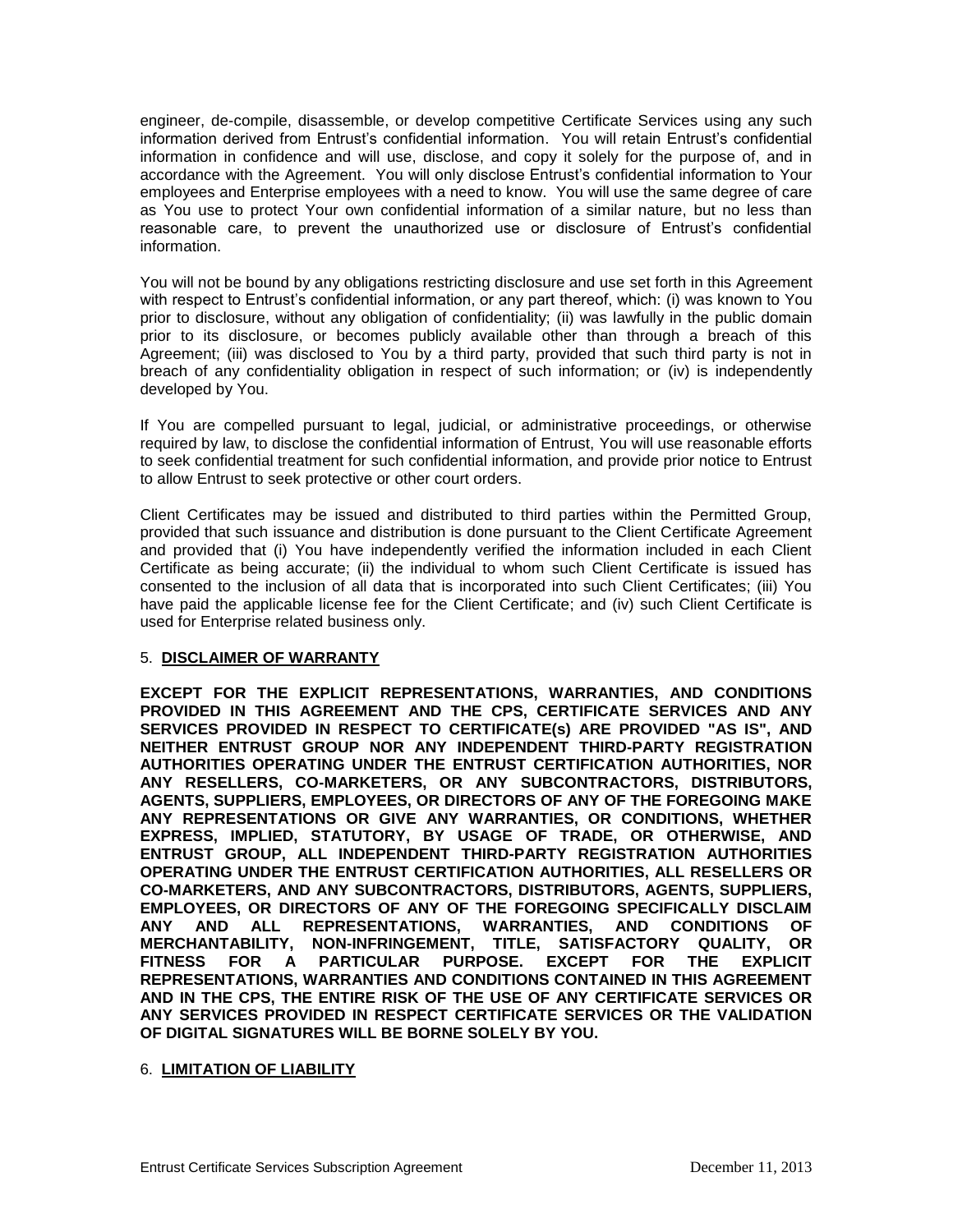**IN NO EVENT WILL THE TOTAL CUMULATIVE LIABILITY OF ENTRUST GROUP, ANY INDEPENDENT THIRD-PARTY REGISTRATION AUTHORITY OPERATING UNDER AN ENTRUST CERTIFICATION AUTHORITY, ANY RESELLERS, OR CO-MARKETERS, OR ANY SUBCONTRACTORS, DISTRIBUTORS, AGENTS, SUPPLIERS, EMPLOYEES, OR DIRECTORS OF ANY OF THE FOREGOING TO ANY SUBSCRIBER, RELYING PARTY OR ANY OTHER PERSON, ENTITY, OR ORGANIZATION ARISING OUT OF OR RELATING TO ANY CERTIFICATES, CERTIFICATE SERVICES OR ANY SERVICES OR SOFTWARE PROVIDED IN RESPECT TO CERTIFICATE SERVICES, INCLUDING ANY USE OR RELIANCE ON ANY CERTIFICATE SERVICES, EXCEED THE GREATER OF (1) TEN THOUSAND UNITED STATES DOLLARS (\$10,000.00 U.S.); AND (2) TEN TIMES THE FEES PAID BY YOU TO ENTRUST UNDER THIS AGREEMENT DURING THE TWELVE MONTHS PRIOR TO THE INITIATION OF THE CLAIM TO A MAXIMUM OF ONE MILLION DOLLARS (\$1,000,000) (SUCH GREATER NUMBER REFERRED TO AS THE "CUMULATIVE DAMAGE CAP"). THE FOREGOING LIMITATIONS WILL APPLY TO ANY LIABILITY WHETHER BASED IN CONTRACT (INCLUDING FUNDAMENTAL BREACH), TORT (INCLUDING NEGLIGENCE), LEGISLATION OR ANY OTHER THEORY OF LIABILITY, INCLUDING ANY DIRECT, INDIRECT, SPECIAL, STATUTORY, PUNITIVE, EXEMPLARY, CONSEQUENTIAL, RELIANCE, OR INCIDENTAL DAMAGES.**

**IN NO EVENT WILL ENTRUST GROUP OR ANY INDEPENDENT THIRD-PARTY REGISTRATION AUTHORITY OPERATING UNDER AN ENTRUST CERTIFICATION AUTHORITY, OR ANY RESELLERS, CO-MARKETERS, OR ANY SUBCONTRACTORS, DISTRIBUTORS, AGENTS, SUPPLIERS, EMPLOYEES, OR DIRECTORS OF ANY OF THE FOREGOING BE LIABLE FOR ANY INCIDENTAL, SPECIAL, STATUTORY, PUNITIVE, EXEMPLARY, INDIRECT, RELIANCE, OR CONSEQUENTIAL DAMAGES (INCLUDING, WITHOUT LIMITATION, DAMAGES FOR LOSS OF BUSINESS, LOSS OF BUSINESS OPPORTUNITIES, LOSS OF GOODWILL, LOSS OF PROFITS, BUSINESS INTERRUPTION, LOSS OF DATA, LOST SAVINGS OR OTHER SIMILAR PECUNIARY LOSS) WHETHER ARISING FROM CONTRACT (INCLUDING FUNDAMENTAL BREACH), TORT (INCLUDING NEGLIGENCE), LEGISLATION OR ANY OTHER THEORY OF LIABILITY.** 

**THE FOREGOING LIMITATIONS WILL APPLY NOTWITHSTANDING THE FAILURE OF ESSENTIAL PURPOSE OF ANY LIMITED REMEDY STATED HEREIN AND EVEN IF ENTRUST GROUP OR ANY INDEPENDENT THIRD-PARTY REGISTRATION AUTHORITY OPERATING UNDER AN ENTRUST CERTIFICATION AUTHORITY, OR ANY RESELLERS, CO-MARKETERS, OR ANY SUBCONTRACTORS, DISTRIBUTORS, AGENTS, SUPPLIERS, EMPLOYEES, OR DIRECTORS OF ANY OF THE FOREGOING HAVE BEEN ADVISED OF THE POSSIBILITY OF THOSE DAMAGES.**

**SOME JURISDICTIONS DO NOT ALLOW THE EXCLUSION OR LIMITATION OF LIABILITY FOR CONSEQUENTIAL OR INCIDENTAL DAMAGES, SO THESE LIMITATIONS SET FORTH ABOVE MAY NOT APPLY TO CERTAIN SUBSCRIBERS, RELYING PARTIES, OR OTHER PERSONS, ENTITIES, OR ORGANIZATIONS. THE DISCLAIMERS OF REPRESENTATIONS, WARRANTIES, AND CONDITIONS AND THE LIMITATIONS OF LIABILITY IN THIS AGREEMEMT CONSTITUTE AN ESSENTIAL PART OF THIS AGREEMENT. ALL SUBSCRIBERS, RELYING PARTIES, AND OTHER PERSONS, ENTITIES, AND ORGANIZATIONS ACKNOWLEDGE THAT BUT FOR THESE DISCLAIMERS OF REPRESENTATIONS, WARRANTIES, AND CONDITIONS AND LIMITATIONS OF LIABILITY, ENTRUST WOULD NOT ISSUE CERTIFICATE(S) TO SUBSCRIBERS AND NEITHER ENTRUST NOR ANY ANY INDEPENDENT THIRD-PARTY REGISTRATION AUTHORITIES OPERATING UNDER AN ENTRUST CERTIFICATION AUTHORITY, NOR ANY RESELLERS, CO-MARKETERS, OR ANY SUBCONTRACTORS, DISTRIBUTORS, AGENTS, SUPPLIERS, EMPLOYEES, OR DIRECTORS OF ANY OF THE FOREGOING WOULD PROVIDE SERVICES IN RESPECT TO CERTIFICATE SERVICES AND THAT THESE PROVISIONS PROVIDE FOR A REASONABLE ALLOCATION OF RISK.**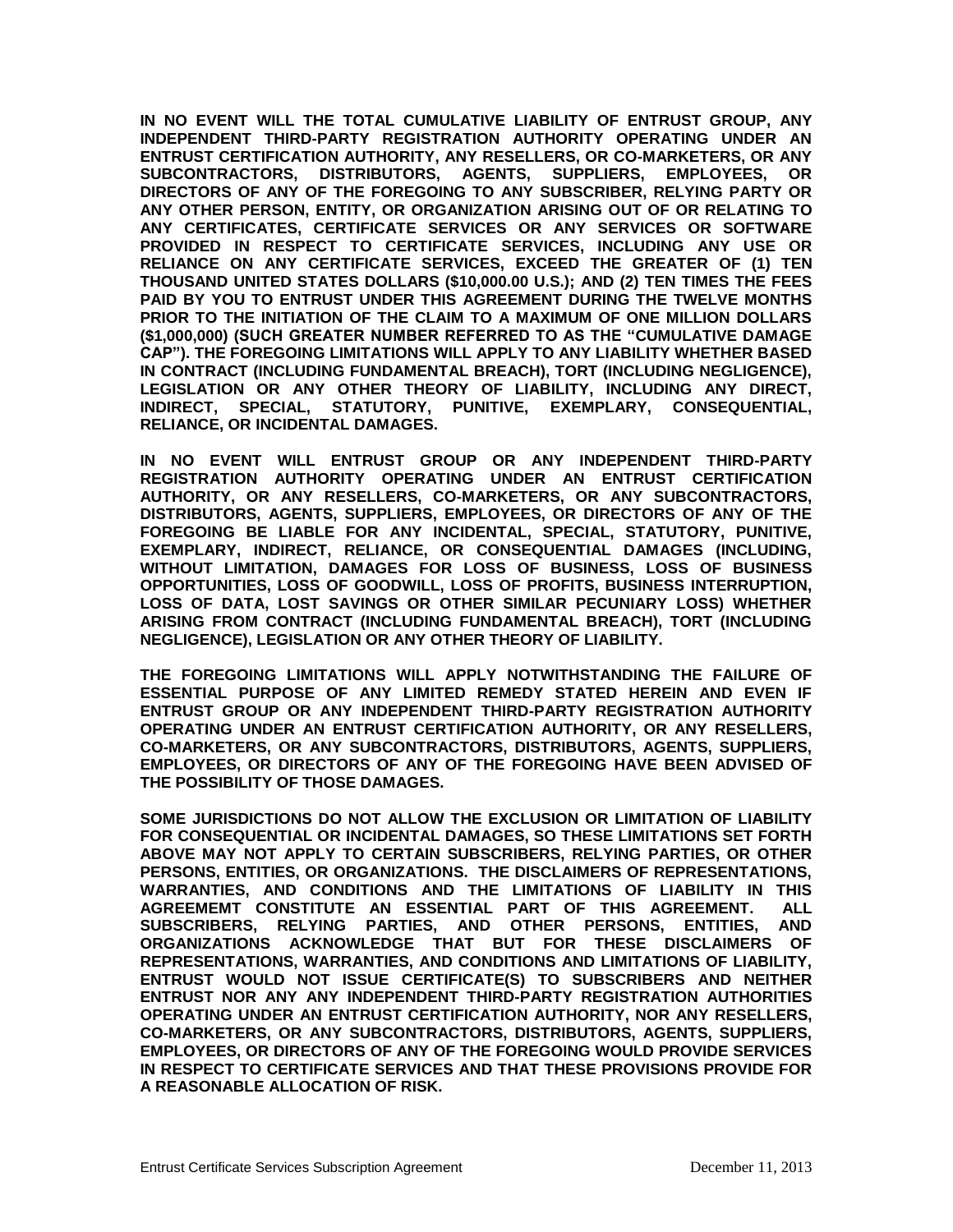## 7. **Term**

This Agreement will continue for the Subscription Term, however, it will terminate if You, Your Affiliates, or Your Agents fail to comply with any of the material terms or conditions of this Agreement (including for the avoidance of any doubt, the CPS and in the case of EV SSL Certificates, the EV Guidelines). Entrust may also terminate this Agreement in its discretion with notice to You in order to comply with any third party licensing or other contractual or legal obligation to which Entrust is subject. This Agreement will terminate upon expiration of the Subscription Term or revocation by Entrust of all Certificates issued hereunder if such revocation occurs prior to the end of the Subscription Term. You must, upon such expiration cease all use of Your Certificate Services and remove any Certificates issued under this Agreement it from the devices and/or software in which it has been installed. The provisions entitled Representations, Warranties And Additional Obligations, Disclaimer of Warranties, Limitation of Liability, Term, Severability, Audit Right, Third Party Beneficiaries, Entire Agreement, and those provisions of the CPS that are designated as surviving termination will continue in force even after any termination or expiration of this Agreement. All payment obligations will survive termination.

### 8. **Severability**

Whenever possible, each provision of this Agreement, the CPS, any other agreements will be interpreted in such manner as to be effective and valid under applicable law. If the application of any provision of this Agreement, the CPS, any other agreements or any portion thereof to any particular facts or circumstances will be held to be invalid or unenforceable by an arbitrator or court of competent jurisdiction, then (i) the validity and enforceability of such provision as applied to any other particular facts or circumstances and the validity of other provisions of this Agreement, the CPS, or any other agreements will not in any way be affected or impaired thereby, and (ii) such provision will be enforced to the maximum extent possible so as to effect its intent and it will be reformed without further action to the extent necessary to make such provision valid and enforceable.

**FOR GREATER CERTAINTY, IT IS EXPRESSLY UNDERSTOOD AND AGREED THAT EVERY PROVISION OF THIS AGREEMENT, THE CPS, AND ANY OTHER AGREEMENTS THAT DEALS WITH (I) LIMITATION OF LIABILITY OR DAMAGES, (II) DISCLAIMERS OF REPRESENTATIONS, WARRANTIES, CONDITIONS, OR LIABILITIES, OR (III) INDEMNIFICATION, IS EXPRESSLY INTENDED TO BE SEVERABLE FROM ANY OTHER PROVISIONS OF THIS AGREEMENT, THE CPS, AND ANY OTHER AGREEMENTS AND WILL BE SO INTERPRETED AND ENFORCED.**

#### 9. **Third Party Databases and D-U-N-S® Number**

In performing limited verification Entrust (or a subcontractor acting on behalf of Entrust (a "Subcontractor")) may determine whether the organizational identity, address, and domain name provided with Your Certificate Services Application are consistent with information contained in third-party databases (the "Databases"), which may include the Dun & Bradstreet Inc. ("D&B") database. Entrust or a Subcontractor may perform an investigation which may attempt to confirm Your business name, street address, mailing address, telephone number, line of business, year started, number of employees, CEO, telephone number and Your business existence. You may be assigned a D-U-N-S® Number if Entrust or its Subcontractor is able to procure independent confirmation that Your business exists at the address included in Your Certificate Services Application. You acknowledge that some of the information submitted to obtain Certificate Services and/or a D-U-N-S® Number may become included in the Databases. This information will only include: business name, street address, mailing address, telephone number (outside source), line of business, year started, number of employees, CEO, telephone number and Your business existence. You acknowledge that the foregoing information as contained in the Databases may be licensed by Entrust or its Subcontractor to third parties who may offer You business products and services.